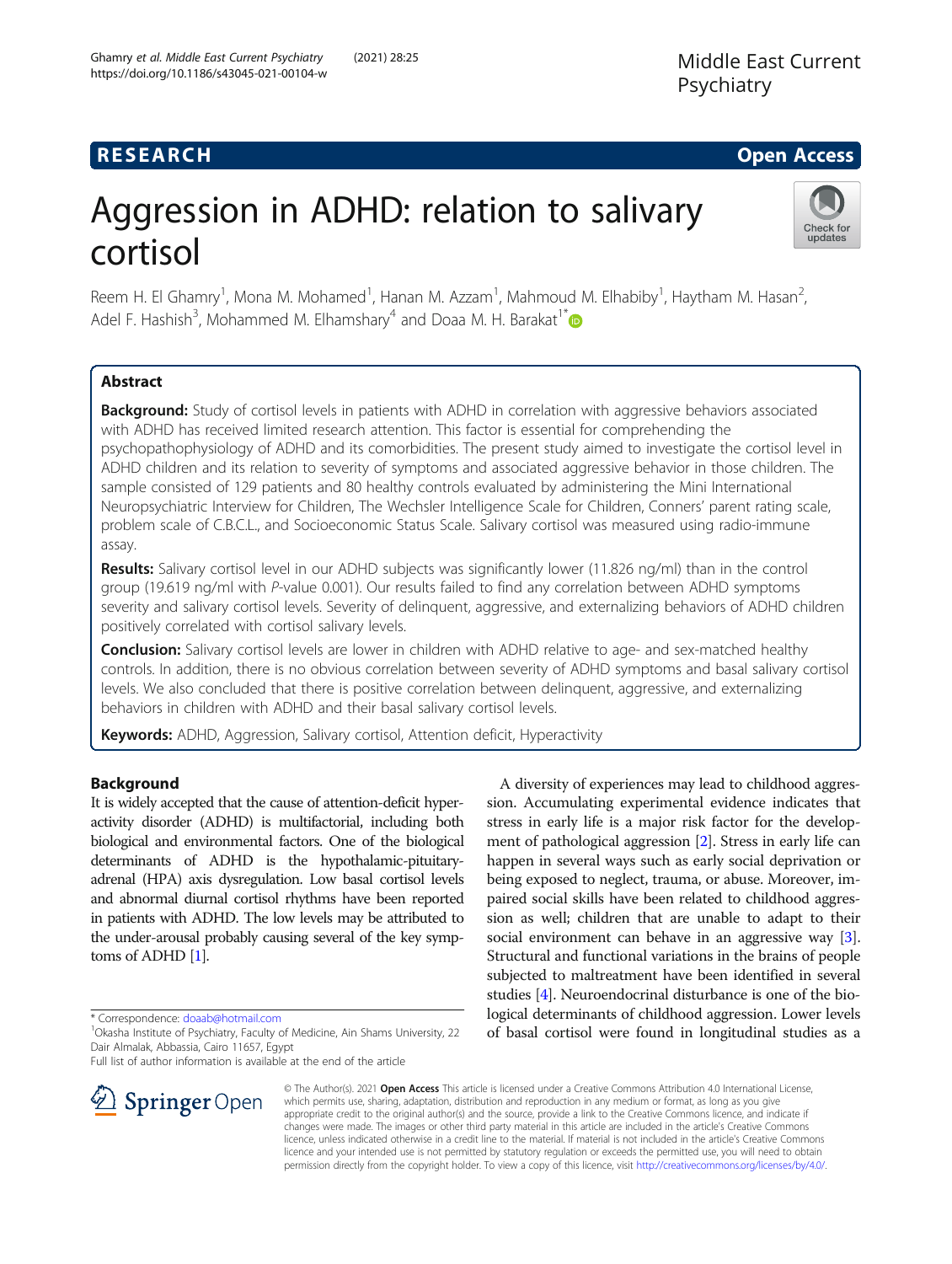predictor of aggression or as a marker for severe and continuous aggression [[5](#page-6-0)–[7](#page-6-0)].

McBurnett et al. [[7\]](#page-6-0) studied the association between plasma cortisol levels and aggression in children aged 7 to 12 and found that low cortisol levels were linked to aggressive patterns and early onset of aggression in male children.

Callous-unemotional traits are believed to increase risk for aggression through diminished amygdala responsiveness to distress cues. Low cortisol reactivity is thought to increase the likelihood of aggression by lowering arousal, but this effect can only be seen in boys. Cortisol reactivity moderated the relationship between CU traits and aggression, with a significant association in the presence of low cortisol reactivity and a minor and nonsignificant association in the presence of high cortisol reactivity. The combination of a deficiency in inhibitory processes linked to CU characteristics and low cortisol reactivity raises the risk of childhood aggression, with this effect predominantly affecting boys [\[8](#page-6-0)].

Study of cortisol levels in patients with ADHD in correlation with aggressive behaviors associated with ADHD has received limited research attention. The present study aimed to correlate basal cortisol levels in ADHD children to severity of their symptoms and to severity of their associated aggressive behaviors. We hypothesized that cortisol levels in children with ADHD correlated to severity of the aggressive behavior associated with ADHD.

## **Methods**

#### Study design and site of the study

This is a cross-sectional comparative study. We recruited cases from the Child Psychiatry Clinic, Okasha Institute of Psychiatry, Ain-Shams University Hospitals.

## **Participants**

The sample consisted of a patient group and a control group. The number of required cases was estimated by an expert statistician (using Epi Info program) according to power of calculation with statistical power of 80% and statistical significance defined at 0.05 [\[9](#page-6-0)] and based on similar studies carried out by McBurnett et al. [\[7\]](#page-6-0) and Kariyawasam et al.  $[6]$  $[6]$ . The control group was a convenient sample recruited during the period of the study conduction.

Participants were recruited over a period of 6 months from January to June 2017. One hundred fifty-two patients and 92 controls were examined for eligibility; out of these, 140 patients and 86 controls were confirmed eligible; the salivary cortisol samples of 11 patients and 6 controls either got lost or damaged in the lab, and hence, they were excluded from the study, leaving us with 129 patients and 80 controls, with 0.6 controls per case.

The patient group consisted of newly diagnosed unmedicated children with ADHD—according to DSM-IV-TR—ranging from 6 to 12 years old of both sexes. Exclusion criteria were (i) below average IQ, (ii) presence of comorbid psychiatric disorders rather than disruptive behavior disorders, (iii) presence of chronic medical illness, and (iv) receiving steroid-containing medications. The children in the control group were healthy and gender- and age-matched children selected from siblings of patients attending the clinic.

## Procedures

After receiving the approval of Faculty of Medicine, Ain Shams University Research Ethics Committee under license number FMASU 1473/2013, the study proper was carried as described below:

- 1. We obtained a written informed consent from the guardians of both patients and controls involved in the study.
- 2. The guardians of children of both groups completed the socioeconomic status scale. It consists of 7 domains: Family, Economic, Occupation, Health care, Education and cultural, Family possessions, and Home sanitation. The total score is 84 with a higher score indicating better socioeconomic status. Scores were categorized into very low, low, middle, and high levels [[10](#page-6-0)].
- 3. Each child of the patient group as well as the control group was subjected to the following:
- i) Detailed history taking and full general examination for exclusion of any medical condition that might interfere with the process of the study.
- ii) IQ was assessed using the Wechsler Intelligence Scale for Children-Arabic version (WISC) to exclude children with below average IQ. It assesses the cognitive and intellectual capabilities. It comprises 6 verbal and 5 performance subsets. Scoring comprises performance IQ, verbal IQ, and total IQ [[11](#page-6-0), [12\]](#page-6-0).
- iii) Psychiatric assessment using the Mini International Neuropsychiatric Interview for Children-Arabic version (M.I.N.I. Kid) to exclude any psychiatric morbidity in the control group and to confirm the ADHD diagnosis and exclude psychiatric comorbidities rather than disruptive behavior disorders in the patient group. It involves closed-ended questions reframing the ICD-10 and DSM-IV criteria [[13](#page-6-0), [14](#page-6-0)].
- iv) A sample of saliva was obtained at a fixed time (9 am) in both groups to estimate single-point concentrations of salivary cortisol. Estimation of cortisol level in saliva was done using standardized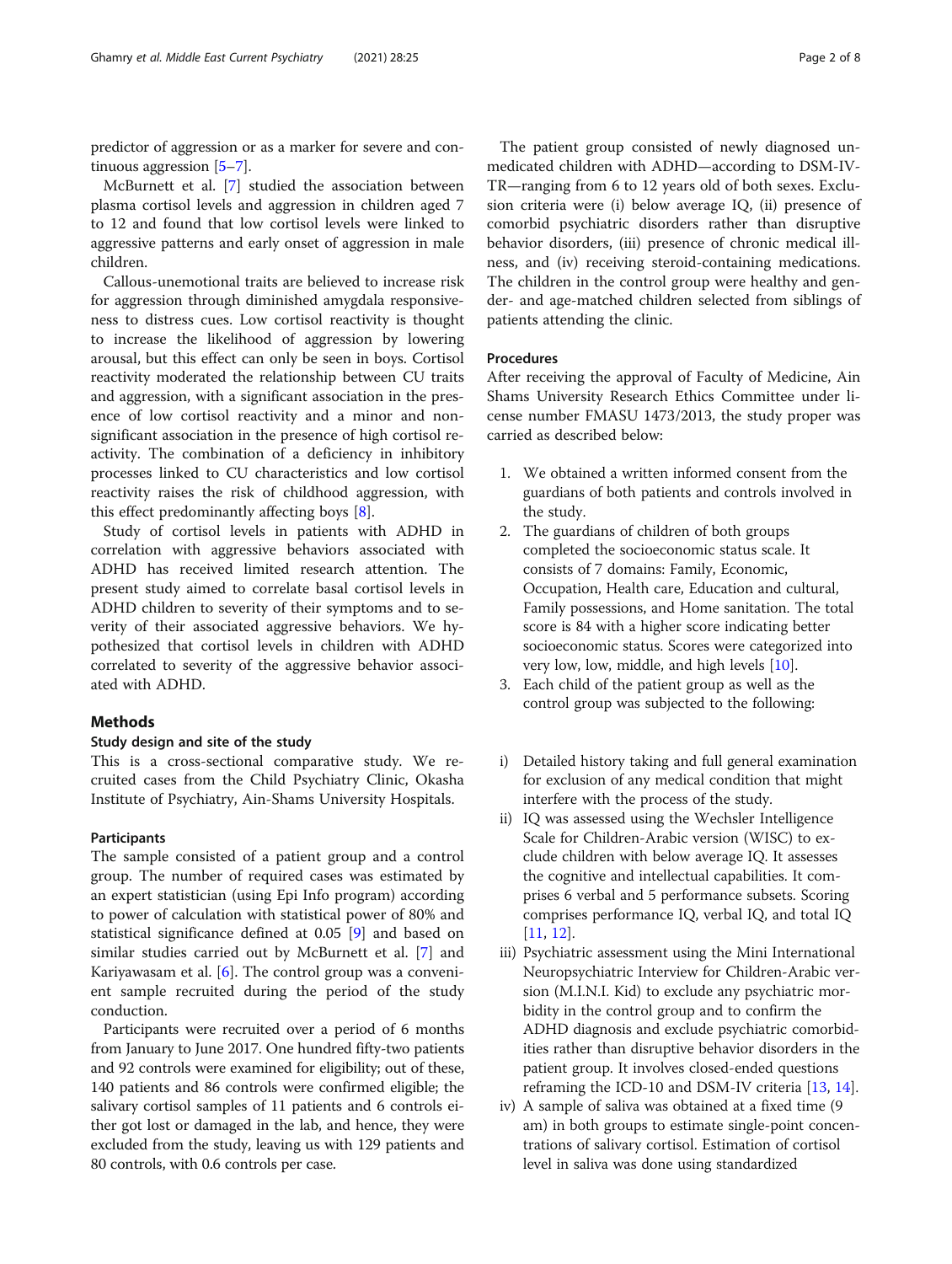radioimmunoassay technique in the labs of National Research Centre, Cairo.

- 4. The Conners' Parent Rating Scale-Revised-Arabic version; Long Version (CPRS-R-L) was completed by guardians of children in patient group for assessment of the severity of ADHD symptoms. The questionnaire consists of eighty items scoring the parents' description of their child's behavior during the previous month [[15,](#page-6-0) [16](#page-6-0)].
- 5. The Arabic version of the problem scale of the Child Behavior Checklist for ages 4–18 (CBCL 4– 18) was completed by the guardians of children in patient group for assessment of the associated aggressive and externalizing behaviors. In the current study, we used only the problem scale which is a questionnaire of one hundred and eighteen items. The questions are divided into nine dimensions which are summated altogether to give (1) externalizing problem and (2) internalizing scores and a  $(3)$  total score  $[16, 17]$  $[16, 17]$  $[16, 17]$  $[16, 17]$ .
- 6. Statistical analysis was done using the Statistical Package for Social Sciences (SPSS), version 16. Results were tabularized, assembled, and statistically analyzed using mean and standard deviation (SD) for parametric numerical (quantitative) data, and Spearman correlation test  $(r)$  for assessing the correlation (direction and power) of quantitative variables. A  $p$  value of  $< 0.05$  was deemed significant statistically.

## Results

#### Demographic data

The clinical sample of this study consisted of two groups; a case group consisting of 129 children diagnosed as having ADHD according to DSM-IV-TR and a control group consisting of 80 age- and sex-matched healthy children. Ninety-nine children (76.75%) of the ADHD group were males and 30 were females (23.25%); meanwhile, 58 children (72.5%) of the control group were males and 22 children (27.5%) were females. There was no statistically significant difference between the two groups regarding gender distribution ( $p$  value = 0.49).

The mean age of the ADHD group was  $8.21$  ( $\pm 2.4$ ) and the mean age of the control group was  $8.5$  ( $\pm$ 1.2). There was no statistically significant difference between the two groups regarding age ( $p$  value = 0.2).

As regards socioeconomic class, 5 (3.875%) of the ADHD group were of very low socioeconomic class, 68 (52.713%) were of low class, 56 (43.41%) children were of moderate class, and no one of the children belonged to high socioeconomic class. Regarding the control group, 5 (6.2%) were of very low socioeconomic class, 40

(50%) were of low class, 32 (40%) children were of moderate class, and only 3 (3.8%) of the children belonged to high socioeconomic class. There was no statistically significant difference between the two groups regarding socioeconomic class ( $p$  value = 0.13).

### ADHD symptoms' profile in the case group

Assessment of ADHD symptoms in the case group was done using the Arabic Conner's Parent Rating Scale; long version revealed that there were significant problems in the following domains: Oppositional (mean score = 70); Inattention (mean score = 79.5); Hyperactivity (mean score = 76.5); ADHD index (mean score = 77.8); global index: Restless-Impulsive (mean score = 73.8); global index: Emotional liability (mean score = 73.2); global index: total (mean score = 74.6); DSM-IV: Inattentive (mean score = 79.3); DSM-IV: Hyperactivity-Impulsive (mean score = 74.3); and DSM-IV: Total score (mean score = 73.8). Regarding the social problems domain, there were just mild problems which indicate mild affection of self-esteem and confidence as well as affection of relationship with peers. Meanwhile, the Anxiety-Shyness, Perfectionism, and Psychosomatic domains were within normal ranges.

## Behavioral problems in children with ADHD

Assessment of behavioral problems in children with ADHD using the problem scale of the Arabic version of Child Behavior Checklist (CBCL) for ages 4–18 revealed the presence of significant attention problems (mean score = 72.52), significant externalizing problems (mean score = 65.78) which indicates significant presence of negative behaviors that are directed toward the external environment, and borderline range of aggressive behaviors (mean score  $= 67.02$ ).

## Levels of salivary cortisol in children with ADHD and healthy controls

 Comparison between children with ADHD and healthy children regarding levels of salivary cortisol revealed that children with ADHD exhibit lower levels of salivary cortisol (11.826  $\pm$  11.5655) than in healthy controls (19.619  $\pm$  14.3706). This difference of levels of salivary cortisol is statistically significant as shown in Table [1.](#page-3-0)

## Correlation between salivary cortisol level and severity of ADHD symptoms

On examining the correlation between salivary cortisol levels and severity of ADHD symptoms in the ADHD group as assessed by Conner's Parent Rating Scale, there was no statistically significant correlation between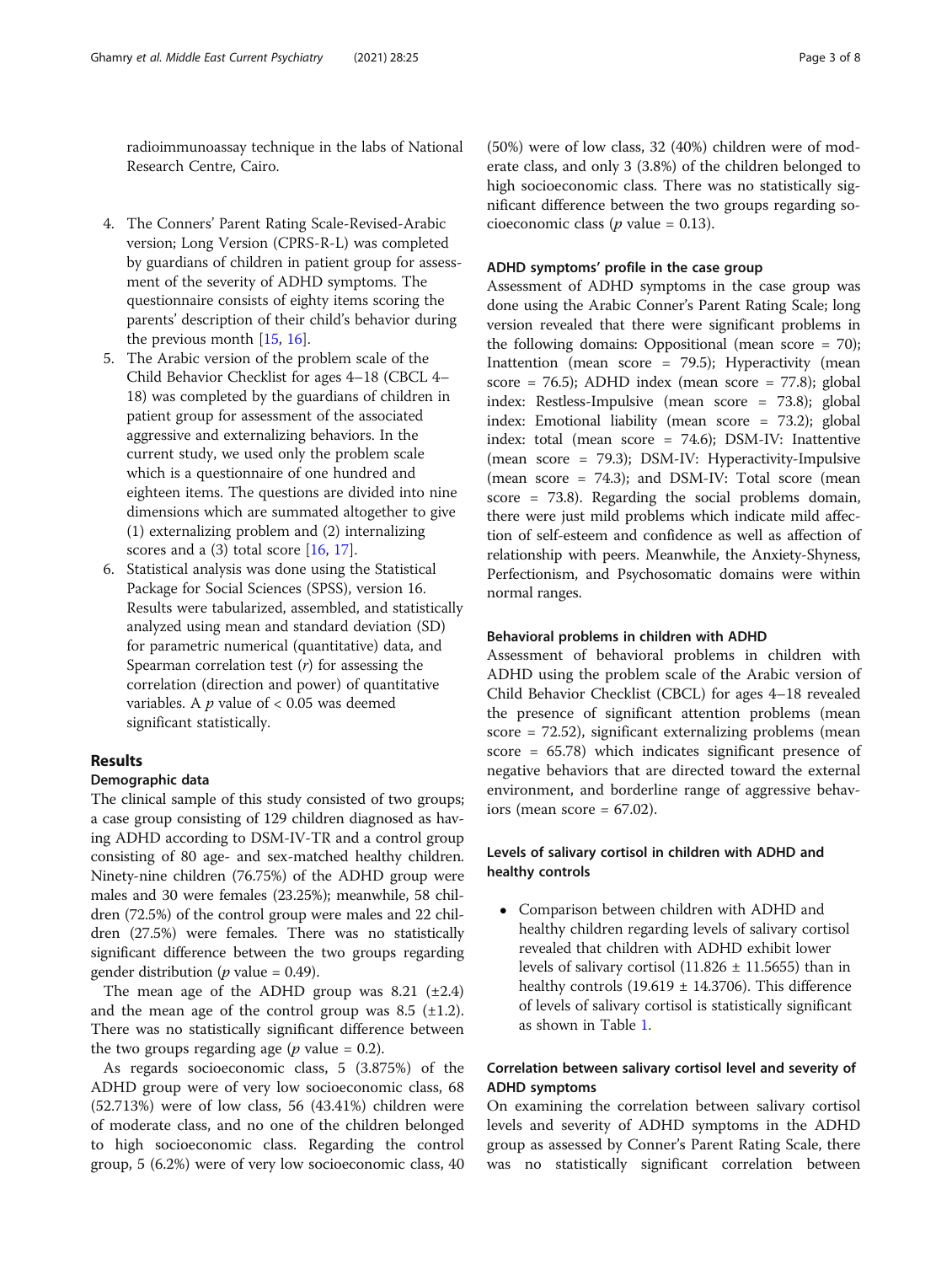|                          | Cases<br>$n = 129$ |        | Control<br>$n = 80$ |         | value | Significance |
|--------------------------|--------------------|--------|---------------------|---------|-------|--------------|
|                          | Mean               | SD     | Mean                | SD      |       |              |
| Salivary cortisol levels | 1.826              | 1.5655 | 19.619              | 14.3706 | 0.001 | Significant  |

## <span id="page-3-0"></span>Table 1 Comparison of levels of salivary cortisol between children with ADHD and healthy controls

salivary cortisol levels and any of the 14 domains of Conner's Parent Rating Scale as shown in Table 2.

## Correlation between salivary cortisol level and behavioral problems in children with ADHD

 On examining the correlation between salivary cortisol levels and behavioral problems in the ADHD group as assessed by the problem scale of the child behavior checklist for ages 4–18, there was statistically significant correlation between salivary cortisol levels and delinquent behavior, aggressive behavior, and externalizing problems as shown in Table [3.](#page-4-0)

## **Discussion**

The current study was designed to explore the cortisol level in ADHD children and their correlates to severity of symptoms and associated aggressive behaviors in those children.

The data about salivary cortisol reported in the current study indicates that ADHD subjects have statistically significant lower salivary cortisol (11.826 ng/ml) level when compared to age- and sex-matched control subjects (19.619 ng/ ml with  $P$ -value 0.001). This finding is controversial in different studies and we will elaborate some examples of those studies. Our results failed to find any

correlation between severity of ADHD symptoms in the children of the case group with their salivary cortisol levels.

Three distinct reasons for the low levels of cortisol in ADHD children can hypothetically be established. First, they may demonstrate a diurnal curve that is displaced, indicating that at the normal time of the morning peak, maximum levels have either been passed or not reached. There is some support from a small-scale (no.= 13) research on adults for such a theory, indicating a phase delay in people with ADHD [[18\]](#page-6-0). In our study, the low morning levels can be explained by a late morning peak.

Second, an increase in the secretion of glucocorticoids due to environmental factors for example early childhood psychosocial adversity or perinatal stress is likely to have an adverse impact on the development of brain networks in genetically susceptible children, which may explain the dysregulation of the HPA axis resulting in deficits in arousal regulation and the development of externalizing symptoms of ADHD as a result. Third, certain genetic or environmental circumstances may lead to ADHD symptoms as well as low activity of the HPA axis [\[19\]](#page-6-0).

Studies with similar results included Susman et al. [[20](#page-6-0)] who originally observed a normal diurnal pattern of cortisol in only 43% of ADHD children, indicating that in most children with ADHD the HPA axis is dysregulated. In other studies, cortisol awakening response was found

| <b>Table 2</b> Correlation between salivary cortisol levels and scores of Conner's Parent Rating Scale in the ADHD group |  |  |  |  |  |  |
|--------------------------------------------------------------------------------------------------------------------------|--|--|--|--|--|--|
|                                                                                                                          |  |  |  |  |  |  |

| Correlation between Conners' domains with salivary cortisol levels | R value  | P value | Significance    |  |
|--------------------------------------------------------------------|----------|---------|-----------------|--|
| Opposition                                                         | 0.047    | 0.61    | Non-significant |  |
| <b>Inattention</b>                                                 | $-0.039$ | 0.68    | Non-significant |  |
| <b>Hyperactivity</b>                                               | 0.109    | 0.24    | Non-significant |  |
| <b>Anxiety-Shyness</b>                                             | $-0.116$ | 0.22    | Non-significant |  |
| <b>Perfectionism</b>                                               | $-0.09$  | 0.34    | Non-significant |  |
| Social problems                                                    | $-0.005$ | 0.96    | Non-significant |  |
| Psychosomatic                                                      | $-0.073$ | 0.44    | Non-significant |  |
| Conners' ADHD index                                                | $-.031$  | 0.74    | Non-significant |  |
| Conners' index: Restless-Impulsive                                 | 0.108    | 0.25    | Non-significant |  |
| Conners' index: Emotional lability                                 | 0.061    | 0.51    | Non-significant |  |
| Conners' index: total                                              | 0.076    | 0.41    | Non-significant |  |
| <b>DSM-IV: Inattentive</b>                                         | 0.000    | 0.99    | Non-significant |  |
| DSM-IV: Hyperactivity-Impulsive                                    | 0.102    | 0.28    | Non-significant |  |
| <b>DSM-IV: Total</b>                                               | 0.111    | 0.23    | Non-significant |  |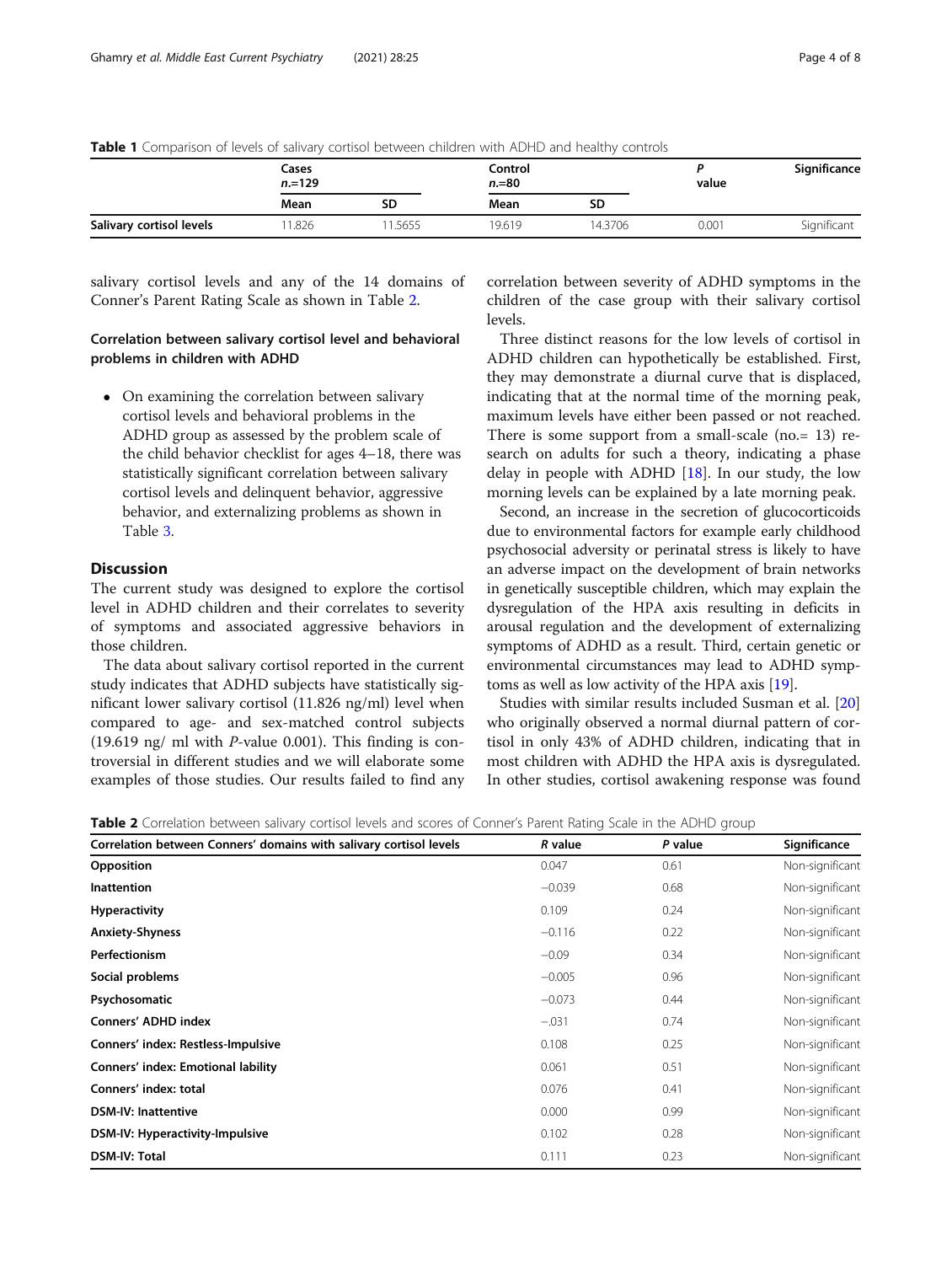<span id="page-4-0"></span>Table 3 Correlation between salivary cortisol level and behavior problems assessed by CBCL in the ADHD group

| Correlation between CBCL (Problem scale) with salivary cortisol levels | R value | P value | Significance |
|------------------------------------------------------------------------|---------|---------|--------------|
| Delinguent behavior                                                    | 0.173   | 0.049   | Significant  |
| Aggressive behavior                                                    | 0.226   | 0.01    | Significant  |
| <b>Externalizing problems</b>                                          | 0.186   | 0.035   | Significant  |

to be lower in ADHD children when compared to a control group [\[21](#page-6-0), [22](#page-6-0)].

A study by Isaksson and his group in 2012 found that compared to non-affected comparisons, children with ADHD had significantly lower levels of salivary cortisol. ADHD drugs and gender did not affect the cortisol levels. Cortisol levels were not affected by the cooccurring symptoms or the ADHD subtype within their study population. The symptoms of ADHD severity degree in the study group was not correlated with cortisol levels [[1\]](#page-6-0).

Isaksson and colleagues [\[23\]](#page-6-0) tested salivary cortisol in 197 ADHD children and 221 controls using radioimmunoassay in a subsequent study. They found that salivary cortisol levels were considerably lower in ADHD children relative to the control group at awakening and 30 min after awakening. This may be because there is a distorted circadian rhythm associated with ADHD. A different finding to ours is that a negative correlation was documented between symptoms of ADHD and levels of cortisol at awakening and 30 min after awakening [[23](#page-6-0)].

In accordance with our results, Hastings and colleagues [[24\]](#page-6-0) did not find any association between symptoms of ADHD and awakening levels of cortisol in their analysis of salivary cortisol in 170 ADHD children.

In addition, a recent Egyptian study comparing morning and bedtime salivary cortisol showed that the levels of cortisol in samples collected at bedtime of patients with ADHD were lower significantly compared to those of the control group with no statistically significant difference detected at the morning sample [\[25](#page-6-0)].

Hypothetically, a correlation between a HPA axis that is downregulated and ADHD fits hypotheses that consider ADHD as a consequence of under-arousal. The optimal stimulation hypothesis is one such theory, which indicates that ADHD presentations may be considered as manifestations of over activity aimed at stimulating arousal for example through taking risks, aggressive behavior, talking, attention shifting, or stimulation seeking [\[1\]](#page-6-0).

Three related neuropsychological mechanisms were proposed: fight or flight, sensitivity to reward (facilitated through "behavioral activation system" the BAS), and sensitivity to punishment (facilitated through "behavioral inhibition system" the BIS). Individuals vary in accordance to this theory: some are usually inclined to seek incentives (high BAS), while others are highly motivated to resist punishing stimuli (high BIS). BIS activity triggers

the termination of recurrent behavior, focuses the attention of the organism on environmental cues, and raises the physiological unspecific arousal [\[26](#page-6-0)].

It is argued that BIS functional impairment contributes to hyperactivity/impulsivity symptomatology of ADHD in addition to neurocognitive deficits in motor fluency, control of emotions and verbal and visual working memory [\[27\]](#page-6-0).

Low cortisol levels in ADHD whether at baseline or in conditions of psychological stress can be due to an underactive BIS. It is proposed that impaired BIS activity is rather unique for the predominantly hyperactive/impulsive subtype or the combined subtype of ADHD [\[27](#page-6-0)]. One hypothesis arising from this theory is that in these two subtypes, but not in the primarily inattentive form of ADHD, abnormalities should be observed in HPA axis activity.

Other studies have described more levels of morning cortisol in ADHD children, unlike our research [\[28](#page-6-0)], and in boys with hyperactivity/impulsivity [[29\]](#page-7-0), while other research failed to detect any variation in baseline levels of cortisol between ADHD participants and healthy controls [\[30](#page-7-0)–[32\]](#page-7-0).

The daily variation of the secretion of cortisol is characterized by the high waking levels, an increase further in the morning and a gradual decrease in the day till midnight [\[33](#page-7-0)]. The sampling timing may, therefore, be responsible for the different results between studies. The different results could also be due to different cortisol measuring techniques, saliva collection protocols, or variation within the participants with regard to comorbid disorders. In our study, we controlled for the time of sample collection and comorbid disorders apart from disruptive behavior disorders.

In the current study, the severity of delinquent, aggressive, and externalizing behaviors of ADHD children were positively correlated with salivary cortisol levels. A recent British study reported similar findings with a positive correlation between oppositional defiant and conduct symptoms in ADHD children with their salivary cortisol levels [\[34](#page-7-0)].

One of the studies examining the relationship between ADHD, disruptive behavior disorders, and cortisol was that conducted by [Kariyawasam](https://pubmed.ncbi.nlm.nih.gov/11880861/) et al. [\[6](#page-6-0)]. Compared to 25 healthy controls of similar age and ethnic background, salivary cortisol was determined in thirty-two children with ADHD and comorbid oppositional defiant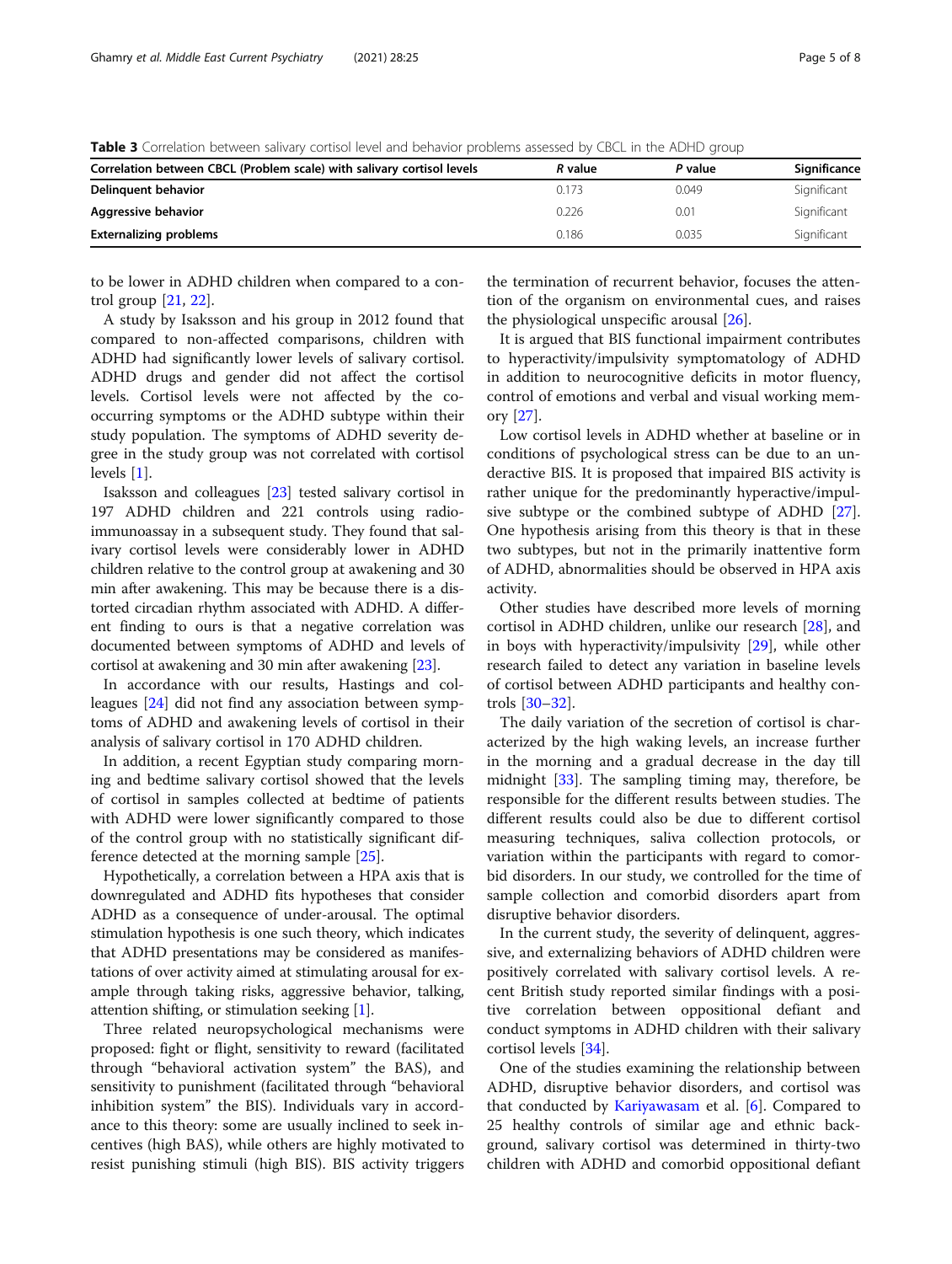disorder. Salivary cortisol was lower significantly in the ADHD/oppositional defiant comorbid group compared to the control group.

If the low activity of the HPA axis and symptoms of ADHD do in fact stem from common neural deviations, low activity of the HPA axis may show this deviation at an early phase and may therefore predict the development of ADHD symptoms in the preschool years. Low activity of the HPA axis may be viewed as an earlier predictor of the progression of the disorder if this is the case  $[18]$  $[18]$  $[18]$ . Indeed, Salis et al.  $[35]$  $[35]$  $[35]$  found that at age 6, a diminished diurnal salivary cortisol profile indicated a rise in externalizing symptoms till age 9.

Schloß et al. in 2018 found that at the age of 4 years low hair cortisol concentration, that is, a low HPA axis activity incorporated over a period of 3 months, anticipated increased symptoms of ADHD in the next 12 months, which was statistically significant only in the boys not in girls [[19\]](#page-6-0).

A 2018 study explored serum cortisol level in children with attention-deficit/hyperactivity disorder combined subtype and another group of children with ADHD combined subtype and comorbid conduct disorder. Among the study groups, no substantial difference in serum cortisol levels was observed. A negative correlation was also found between serum cortisol levels and oppositional defiant behavior scores [\[36\]](#page-7-0).

Cortisol awakening response (CAR) is the rise in levels of cortisol of about 50% happening in some individuals 20 to 30 min following morning awakening. A study in 2009 found a blunted CAR in ADHD children with comorbid oppositional defiant disorder compared to ADHD children with comorbid conduct disorder, ADHD with no comorbidity, and healthy controls [\[37\]](#page-7-0).

One study measured the diurnal pattern of cortisol in a group of thirty ADHD children, compared to a psychiatric control group consisting of twenty-one children with autism and a control group of adults. Samples of saliva were collected in the morning at 2-h periods. More samples were collected in the afternoon and evening to illustrate the diurnal pattern. The authors found that most of the children with ADHD (57%) did not exhibit a regular diurnal pattern, while diurnal rhythm abnormalities were found in only 10% of adult controls and 20% of autistic subjects [\[38\]](#page-7-0).

It was found in a study of male children between 10 and 12 years of age that low levels of cortisol were associated with impulsivity and aggression after 5 years [\[39](#page-7-0)]. Lopez-Duran et al. [[40\]](#page-7-0) evaluated cortisol reactivity in seventy-three 6 to 7-year-old children and found that cortisol reactivity was higher in those with forms of reactive aggression than in children with proactive aggression or those without aggression [[40](#page-7-0)]. Furthermore, another study in 2005 found that low levels of basal

cortisol were correlated with callous traits in male adolescents, but this association was not valid in female adolescents. Serum concentrations of cortisol can be recognized as "emotional reactivity" biomarkers, and therefore, cortisol levels can potentially aid in predicting the type of aggression and contribute with diagnosis and treatment [[41\]](#page-7-0).

Consideration of the etiology of HPA pathology and pediatric aggression is important. Considerable research has to be done in the future to the disturbed cortisol pattern in ADHD as a biomarker to support ADHD diagnosis or to identify certain specifiers.

## Conclusions

Children with ADHD exhibit low levels of basal salivary cortisol in comparison to age- and sex-matched healthy controls. There is no obvious correlation between severity of ADHD symptoms and basal salivary cortisol levels. There is positive correlation between delinquent, aggressive, and externalizing behaviors in children with ADHD and their basal salivary cortisol levels.

#### Research recommendations and clinical implications

- Aggression is a common symptom associated with ADHD and needs to be clinically assessed and considered while tailoring a management plan.
- ADHD has biological, social, and psychological determinants. Future research would benefit from integrating a biopsychosocial model in studying ADHD.
- Considerable research must be done in the future regarding disturbed cortisol pattern in ADHD as a biomarker to support ADHD diagnosis or to identify certain specifiers.

## Limitations

 Randomization sampling technique would have decreased selection bias.

## Generalizability

Selecting the sample from clinic referred patients may affect the generalizability of our results to the populationbased cases as most of cases attending public clinics suffer severe symptoms.

#### Abbreviations

ADHD: Attention-deficit hyperactivity disorder; BAS: Behavioral activation system; BIS: Behavioral inhibition system; CAR: Cortisol awakening response; CBCL: Child Behavior Checklist for ages 4-18; CPRS-R-L: The Conners' Parent Rating Scale-Revised; Long Version; HPA: Hypothalamic-pituitary-adrenal axis; M.I.N.I. Kid: Mini International Neuropsychiatric Interview for Children-Arabic version; SPSS: Statistical Package for Social Sciences; WISC: Wechsler Intelligence Scale for Children-Arabic version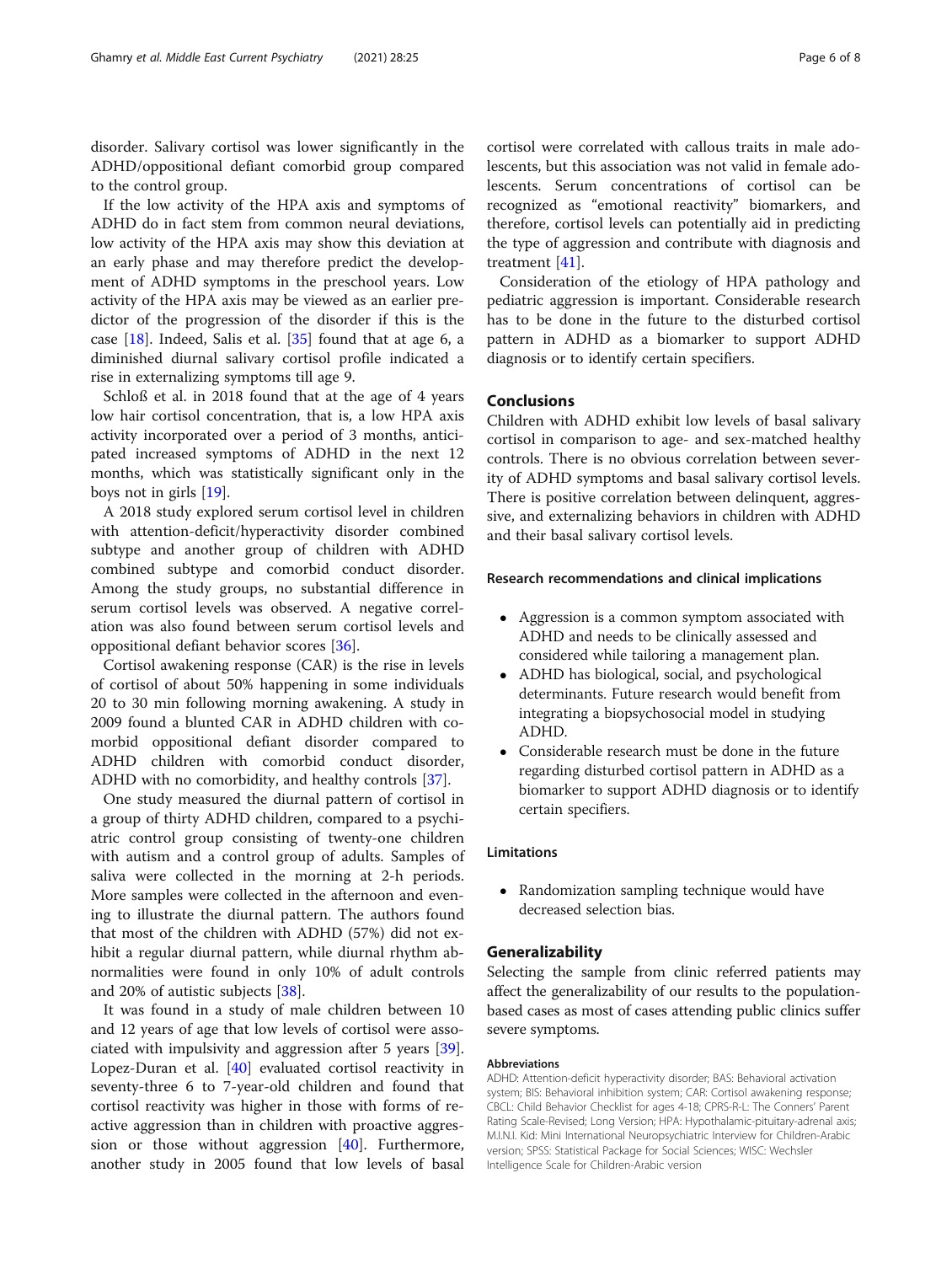#### <span id="page-6-0"></span>Acknowledgements

The authors would like to express their gratitude for all the participating subjects in this study.

#### Authors' contributions

RE: acquisition of data, analysis and interpretation of data, revised the article. MM: came up with the research idea, designed the study, revised the article, final approval of the version to be published, responsibility for the integrity of the work as a whole. HA: came up with the research idea, designed the study, revised the article, final approval of the version to be published, responsibility for the integrity of the work as a whole.ME: acquisition of data, analysis and interpretation of data, revised the article. HH: acquisition of data, helped in writing the article, revised the article. AH: came up with the research idea, acquisition of data, analysis and interpretation of data, helped in writing the article. ME: acquisition of data, did the laboratory part of the study, helped in writing the article. DB: acquisition of data, wrote the article, revised the article, responsibility for the integrity of the work as a whole.All authors have read and approved the manuscript.

#### Funding

No funding was received for this study.

#### Availability of data and materials

The data used in the study is available from the corresponding author upon reasonable request.

#### Declarations

#### Ethics approval and consent to participate:

Authors received the approval of Faculty of Medicine, Ain Shams University Research Ethics Committee under license number FMASU 1473/2013. A written informed consent was obtained from the guardians of both patients and controls involved in the study.

#### Consent for publication

Not applicable.

#### Competing interests

All authors declare no financial or non-financial competing interests.

#### Author details

<sup>1</sup>Okasha Institute of Psychiatry, Faculty of Medicine, Ain Shams University, 22 Dair Almalak, Abbassia, Cairo 11657, Egypt. <sup>2</sup>Faculty of Medicine, Helwan University, Helwan, Egypt. <sup>3</sup>Centre of Excellence of Medical Research, Medical Division, National Research Centre, Cairo, Egypt. <sup>4</sup>Northumberland, Tyne and Wear NHS Trust: Cumbria, Northumberland, Tyne and Wear NHS Foundation Trust, Newcastle upon Tyne, UK.

#### Received: 25 February 2021 Accepted: 30 March 2021 Published online: 12 May 2021

#### References

- 1. Isaksson J, Nilsson KW, Nyberg F, Hogmark Å, Lindblad F (2012) Cortisol levels in children with attention-deficit/ hyperactivity disorder. Journal of psychiatric research 46(11):1398–1405. [https://doi.org/10.1016/j.jpsychires.2](https://doi.org/10.1016/j.jpsychires.2012.08.021) [012.08.021](https://doi.org/10.1016/j.jpsychires.2012.08.021)
- 2. Veenema AH (2009) Early life stress, the development of aggression and neuroendocrine and neurobiological correlates: what can we learn from animal models. Front Neuroendocrinol 30(4):497–518. [https://doi.org/10.101](https://doi.org/10.1016/j.yfrne.2009.03.003) [6/j.yfrne.2009.03.003](https://doi.org/10.1016/j.yfrne.2009.03.003)
- 3. McCrory E, De Brito SA, Viding E (2010) Research review: the neurobiology and genetics of maltreatment and adversity. Journal of Child Psychology and Psychiatry 51(10):1079–1095. [https://doi.org/10.1111/j.1469-7610.2010.](https://doi.org/10.1111/j.1469-7610.2010.02271.x) [02271.x](https://doi.org/10.1111/j.1469-7610.2010.02271.x)
- 4. Nemeroff CB (2016) Paradise lost: the neurobiological and clinical consequences of child abuse and neglect. Neuron 89(5):892–909. [https://](https://doi.org/10.1016/j.neuron.2016.01.019) [doi.org/10.1016/j.neuron.2016.01.019](https://doi.org/10.1016/j.neuron.2016.01.019)
- 5. Alink LR, Cicchetti D, Kim J et al (2012) Longitudinal associations among child maltreatment, social functioning, and cortisol regulation. Developmental Psychology 48(1):224–236. <https://doi.org/10.1037/a0024892>
- 6. Kariyawasam SH, Zaw F, Handley SL (2002) Reduced salivary cortisol in children with comorbid Attention deficit hyperactivity disorder and oppositional defiant disorder. Neuro Endocrinol Lett 23(1):45–48
- 7. McBurnett K, Lahey BB, Rathouz PJ et al (2000). Low salivary cortisol and persistent aggression in boys referred for disruptive behavior. Arch Gen Psychiatry 57: 38–43.
- 8. Wright N, Hill J, Pickles A, Sharp H (2019) Callous-unemotional traits, low cortisol reactivity and physical aggression in children: findings from the Wirral Child Health and Development Study. Transl Psychiatry. 9(1):79. <https://doi.org/10.1038/s41398-019-0406-9>
- 9. Centers for Disease Control and Prevention. Epi Info. Available at: [https://](https://www.cdc.gov/epiinfo/index.html) [www.cdc.gov/epiinfo/index.html.](https://www.cdc.gov/epiinfo/index.html) [Accessed 20 Nov 2020].
- 10. El-Gilany A, El-Wehady A, El-Wasify M (2012) Updating and validation of the socioeconomic status scale for health research in Egypt. East Mediterr Health J 18(9):962–968. <https://doi.org/10.26719/2012.18.9.962>
- 11. Wechsler DI (1991) Examiner's manual. In: Wechsler intelligence scale for children, 3rd edn. The Psychological Corporation, San Antonio, TX
- 12. Ismaiel E, Kamel M (1999) Wechsler intelligence scale for children revised, Arabic version, 7th edn. El-Nahda El Massryia, Cairo
- 13. Sheehan DV, Lecrubier Y, Sheehan KH et al (1998) The Mini-International Neuropsychiatric Interview (M.I.N.I.): the development and validation of a structured diagnostic psychiatric interview for DSM-IV and ICD-10. J Clin Psychiatry 59(20):22–33
- 14. Ghanem MH, Ibrahim M, El-Behairy AA, El-Merghany H (1999) Mini International Neuropsychiatric Interview for Children / adolescents (M.I.N.I. Kid); Arabic version (1st edition). Department of Neuropsychiatry, Faculty of Medicine, Ain-Shams University, Cairo
- 15. Conners CK (1997) Conners' Rating Scales-Revised Technical Manual. Multi Health Systems, North Tonawanda, NY
- 16. El-Sheikh MM, Amer AS, Omar AM and El-Nahas GM (2003). Psychiatric morbidity in first degree relatives of a sample of ADHD children. PhD thesis, Institute of Psychiatry, Ain Shams University, Cairo, Egypt.
- 17. Achenbach T. Manual for the child behavior checklist / 4-18 and 1991 profiles (1991). Burlington VT; University of Vermont, USA. Department of psychiatry.
- 18. Baird AL, Coogan AN, Siddiqui A, Donev RM, Thome J (2012) Adult attention-deficit hyperactivity disorder is associated with alterations in circadian rhythms at the behavioural, endocrine and molecular levels. Mol Psychiatry 17(10):988–995. <https://doi.org/10.1038/mp.2011.149>
- 19. Schloß S, Ruhl I, Müller V, Becker K, Skoluda N, Nater UM, Pauli-Pott U (2018) Low hair cortisol concentration and emerging attention-deficit/hyperactivity symptoms in preschool age. Developmental Psychology 60:722–729. <https://doi.org/10.1002/dev.21627>
- 20. Susman EJ, Dockray S, Schiefelbein VL, Herwehe S, Heaton JA, Dorn LD (2007) Morningness/eveningness, morning-to-afternoon cortisol ratio, and antisocial behavior problems during puberty. Developmental Psychology 43: 811–822. <https://doi.org/10.1037/0012-1649.43.4.811>
- 21. Blomqvist M, Holmberg K, Lindblad F, Fernell E, Ek U, Dahllöf G (2007) Salivary cortisol levels and dental anxiety in children with ADHD. Eur J Oral Sci 115:1–6. <https://doi.org/10.1111/j.1600-0722.2007.00423.x>
- 22. Ma L, Chen YH, Chen H, Liu YY, Wang YX (2011) The function of hypothalamus–pituitary–adrenal axis in children with ADHD. Brain Res 1368: 159–162. <https://doi.org/10.1016/j.brainres.2010.10.045>
- 23. Isaksson J, Nilsson KW, Lindblad F (2013) Early psychosocial adversity and cortisol levels in children with attention- deficit/ hyperactivity disorder. European Child and Adolescent Psychiatry 22:425–432. [https://doi.org/10.1](https://doi.org/10.1007/s00787-013-0383-0) [007/s00787-013-0383-0](https://doi.org/10.1007/s00787-013-0383-0)
- 24. Hastings PD, Fortier I, Utendale WT, Simard LR, Robaey P (2009) Adrenocortical functioning in boys with attention-deficit/ hyperactivity disorder: examining subtypes of ADHD and associated comorbid conditions. Journal of Abnormal Child Psychology 37:565–578. <https://doi.org/10.1007/s10802-008-9292-y>
- 25. Meguid N, Reda M, Sheikh M et al (2016) Salivary cortisol levels in abused children with attention deficit hyperactivity disorder. J Psychiatry 19(01):348. <https://doi.org/10.4172/2378-5756.1000348>
- 26. Gray JA (1982) The neuropsychology of anxiety: an enquiry into the functions of the septohippocampal system. Oxford University Press, Oxford
- 27. Barkley RA (1997) Behavioral inhibition, sustained attention, and executive functions: constructing a unifying theory of ADHD. Psychol Bull 121:65–94. <https://doi.org/10.1037/0033-2909.121.1.65>
- 28. Sondeijker FE, Ferdinand RF, Oldehinkel AJ et al (2007) Disruptive behaviors and HPA-axis activity in young adolescent boys and girls from the general population. J Psychiatric Res 41:57–578